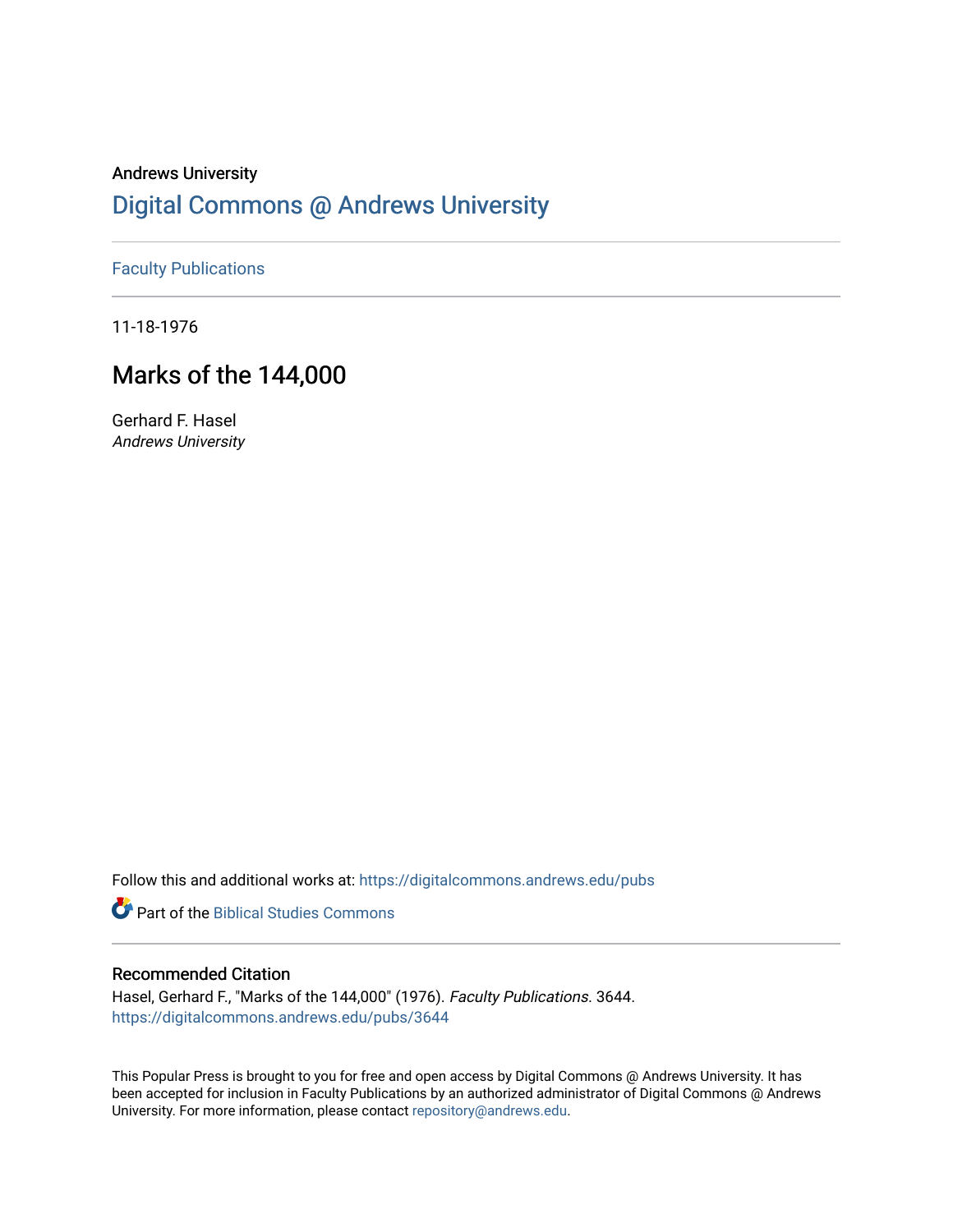# **Marks of the 144,000**

Two major groups will be in the earth in the last days. Each will have marks by which its members may be recognized.

### By GERHARD F. HASEL



WHO ARE THE 144,000 OF THE BOOK of Revelation? This question has aroused the curiosity of both laypersons and theologians. John the Revelator presents this group in Revelation 7 and 14. In chapter 7, he sees the 144,000 being sealed, and in chapter 14 he sees them "on Mount Sion." As loyal followers of Christ, they have certain characteristics. They stand in contradistinction to the group of people who have the mark of the beast on their foreheads (see Rev. 13:16, 17).

In the time just preceding the great consummation all human beings on this globe will be divided into two major groups, each of which will have marks by which its members may be easily recognized. The decision as to which group to join is a matter of life or death. This question is one that must be decided here and now. Each human being decides his destiny. To whom will he pay allegiance? Whose name will he carry? Whose mark, or seal, will he have? Whose pattern will he follow?

Several important characteristics identify the 144,000 of Revelation 7 and 14. First, they have the name of the Lamb and His Father written on their foreheads (14:1, N.A.S.B.). What is the importance of such a name? In Biblical thinking there is a close association between a person and his name, an association that is foreign to Western ways of thought.

Anciently the name stood for the nature and personality of the being that carried the name. Inasmuch as the 144,000 carry the name of the Lamb and His Father, they have a share in the nature and personality of the two. They are the image of God *(cf.* Gen. 1:26f.) in the truest sense.

With bestowal of a new name, ownership is asserted. More yet. Adoption into God's family is signified. Every person who receives these names has entered a new existence, has experienced a new ownership, and has come to live under the authority and protection of the loving Father and His gracious Son *(cf.* Deut. 28:10; Isa. 43:7; 63:19; 65:1; Dan. 9:18, 19). These are the rights of adoption.

### Significance of Name in Forehead

Incidentally, the new name is written in the "forehead" (Rev. 14:1). Neurologists inform us that the forward section of the brain, that which is nearest to the forehead, is the part that is involved with the processes of abstract thinking, including the reasoning power and logical deduction. It has been suggested that the "forehead" is singled out because it is that part of the body behind which the section of the brain in which the key processes of thought take place is situated. If this suggestion is correct, then it seems reasonable to conclude that those who bear this name were in their thought processes so settled in the truth, in the essence of the nature of the Lamb and His Father, that no theory or supposition, no hardship or persecution, nothing under the whole heaven, could separate them in their faith and allegiance to Him who has purchased them with His own blood. They have stood during the time of Jacob's trouble (Dan. 12:1-3). They have gone unharmed through the great

*Gerhard F. Hasel, Ph.D., is assistant dean directing the Doctor of Theology program and chairman of the Old Testament Department at Andrews University Theological Seminary, Berrien Springs, Michigan.*